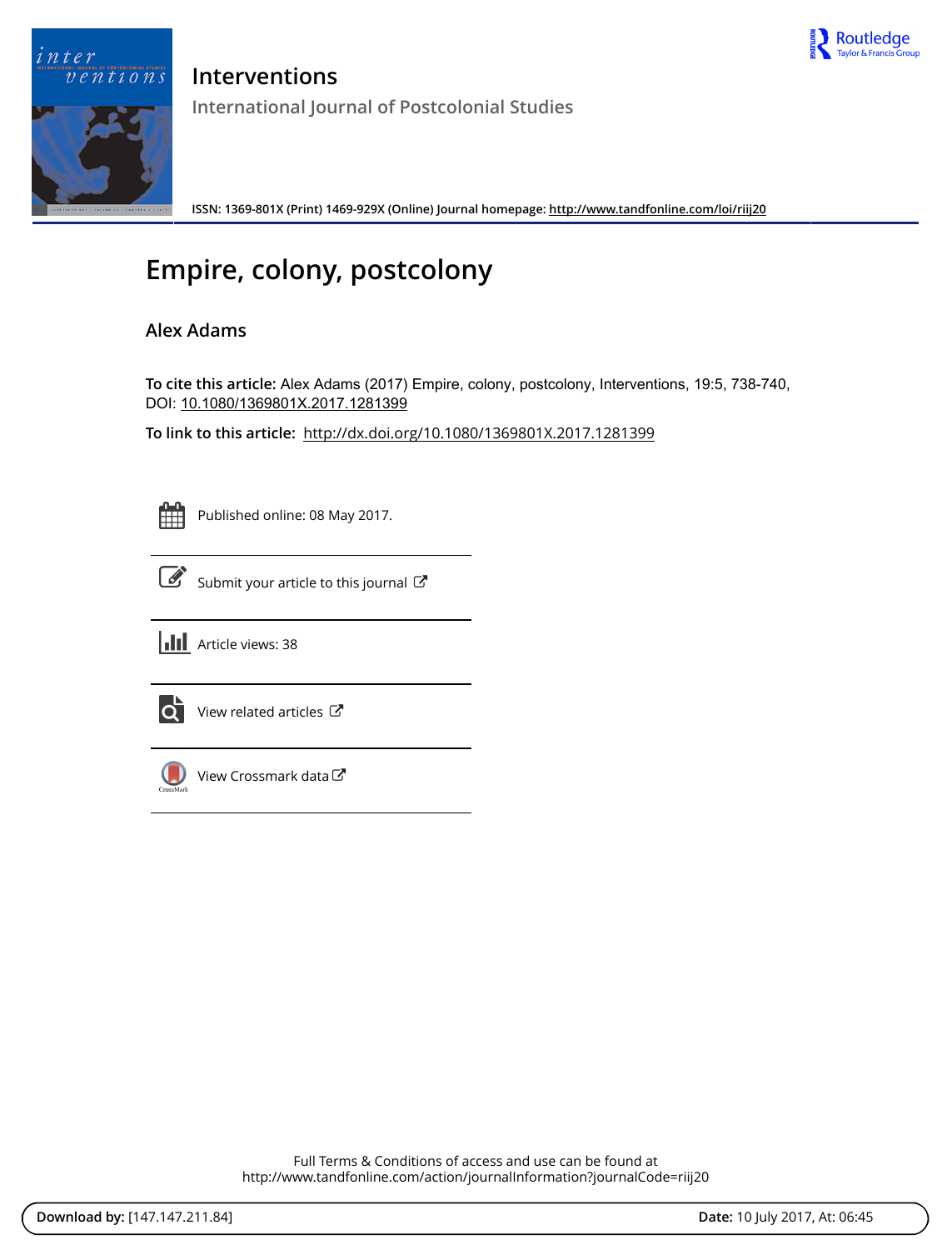# reviews

#### **BOOKS**

## Reviews

...........

Empire, colony, postcolony. Robert J. C. Young. Oxford: Wiley Blackwell, 2015. 224 PP. ISBN 9781405193559. £19.99 (pbk)

Robert Young's newest monograph, explicitly positioned as a student-facing textbook, is a slim volume which provides an overview of the historical origins, philosophical and political contours, and major critical coordinates of postcolonialism as a field. Young recognizes the scale of this task in his remark that postcolonialism as an intellectual and political project has a remit that is "almost impossibly broad" (151); indeed, this potentially overwhelming historical and conceptual range and the necessarily interdisciplinary embeddedness of postcolonial thought in multiple intellectual traditions, whilst they make postcolonialism what it is, have often made postcolonial studies challenging for students. This daunting scope is also what makes a neat little book like this, which condenses a formidable amount of material into twelve brisk and digestible chapters, necessary and appealing. This book is a short yet comprehensive general introduction to the major debates, contexts and ideas of the field, targeted at two related markets – student and educator – and which will be of great utility to both readerships due to its focus, its wealth of concisely articulated detail, and its comprehensible and accessible style.

The book is conceptually organized, devoting each chapter to a key topic. Its narrative moves in a logical and persuasive way through an impressive selection of essential ideas, including nationalism, empire, slavery, globalization, anticolonialism and decolonization. The discussions of these topics are illustrated with a pleasingly diverse range of examples. Young draws on events related to the major European empires of the nineteenth and twentieth

[...............](http://www.tandfonline.com)........................................................................................  $\sum_{\text{raylor's Francis Group}}$ interventions, 2017 Vol. 19, No. 5, 738–745, https://doi.org/10.1080/1369801X.2017.1281399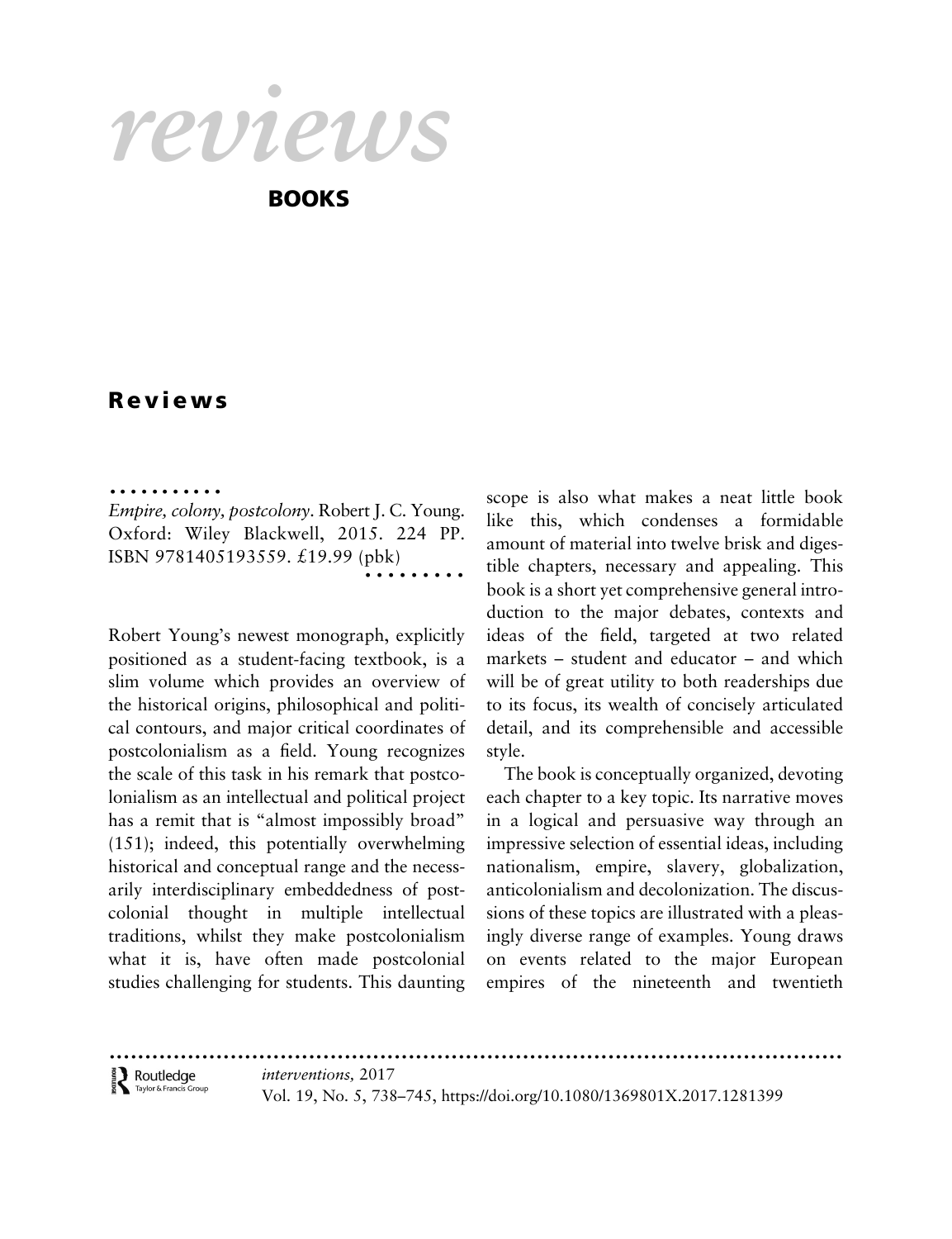centuries, as any reader would expect, but he also makes reference to more obscure historical coordinates, such as the first Viking conquests, and to modern developments, such as the rise of ISIS and the 2014 Scottish independence referendum. This helps the book feel relevant and current, as do the discussions of human rights, liberal interventionism, the Arab Spring and the refugee crisis. These current phenomena are tackled alongside engagements of more established postcolonial ideas, such as hybridity, race, identity, power and language, all of which are treated with the subtlety and skill with which readers of Young will be familiar. Young also brings the same deftness to his treatment of central intellectual figures, as a broad sample of key thinkers – Ghandi, Spivak, Fanon, Said, Gramsci – and their major works are convincingly introduced, explained, historicized and contextualized. In these respects, this book is unsurprising, as any textbook on the subject would be expected to cover such ground. Comparison with Young's earlier textbook Postcolonialism: An Historical Introduction (2001), however, may more fully explain the appeal of this pocketsize volume; both works are authoritative, comprehensive and accessible, but whereas the earlier text is encyclopaedic and exhaustive, this new book is concise, direct and immediate. In terms of both the selection of territory and the approach to it, this book is difficult to fault.

Such a book, however, must be assessed on whether it is likely to be successful as a pedagogic tool. From the point of view of the educator, there is much to recommend it. Any textbook must address a number of educational requirements, such as presenting students with definitions of terms and introductory summaries of major ideas, or locating existing critical trends with relation to the current political and cultural moment. This book meets these obligations without feeling too explicitly teacherly, as such gestures are unobtrusively integrated into engaging prose and couched in the aforementioned richly detailed explanatory examples. It would be easy to imagine many tutors making chapters from it compulsory reading as preparation for seminars. Students, too, will have good reason to welcome the text. Young's readable style is very studentfriendly: crisp, authoritative, economical and unencumbered by jargon. Nowhere, however, is he patronizing. His writing communicates considerable nuance and insight in a way that credits the reader with the ability to follow closely and absorb complex material. The book's brevity and lightness of touch will also be welcome to students, as it can be read in one sitting. The bibliography is well compiled, providing multiple starting points for further study. As a learning resource, the book will prove important and effective.

However, this practical evaluation makes the book seem merely functional, and it would be a shame to reduce the book purely to its classroom role. As well as a useful text to swell the reading list, Empire, Colony, Postcolony is also a powerful and persuasive demonstration of what is at stake in postcolonial thought, scholarship and activism, a proselytization for the continuing purchase of the vibrant critical tradition of postcolonialism. The book emphasizes that colonial injustice and oppression remain with us, and it underscores the ability of postcolonial critique – and other radical political traditions with which its imperatives are in harmony – to challenge and confront oppression. The final chapter, "Postcolonialism", is particularly strong in this regard as, among other tasks, it concludes the book with a discussion of migration, securitization and economic injustice. Young's engagement with this most pressing and contemporary of debates (which is also long-standing and deeply historically rooted, as Young shows) allows the book to